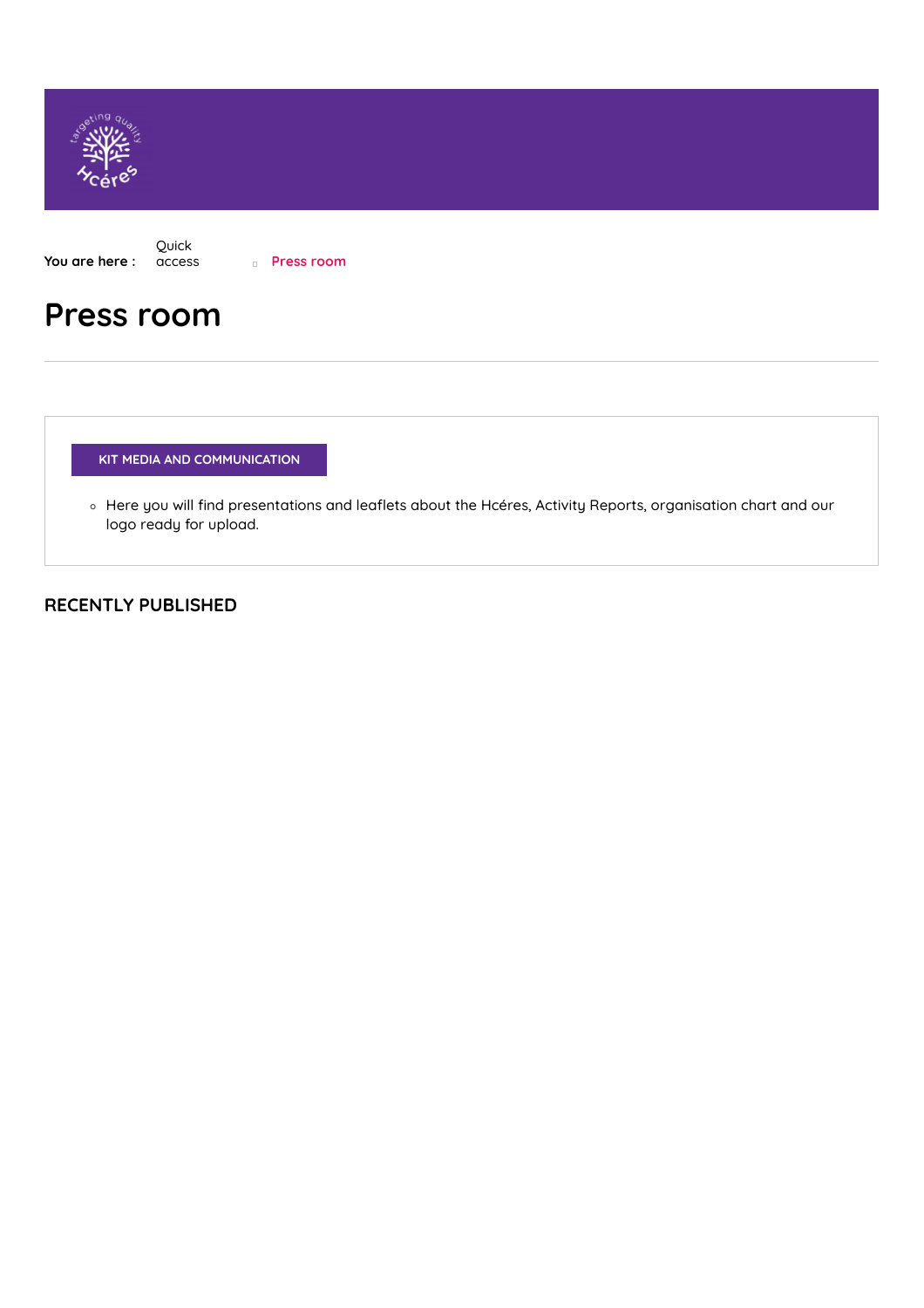

#### **EVALUATION**

**The President of EPFL, Martin Vetterli, will chair the committee of experts for the [assessment](https://www.hceres.fr/en/press-release/president-epfl-martin-vetterli-will-chair-committee-experts-assessment-cnrs-2023) of the CNRS in 2023**

Published on 3 March 2022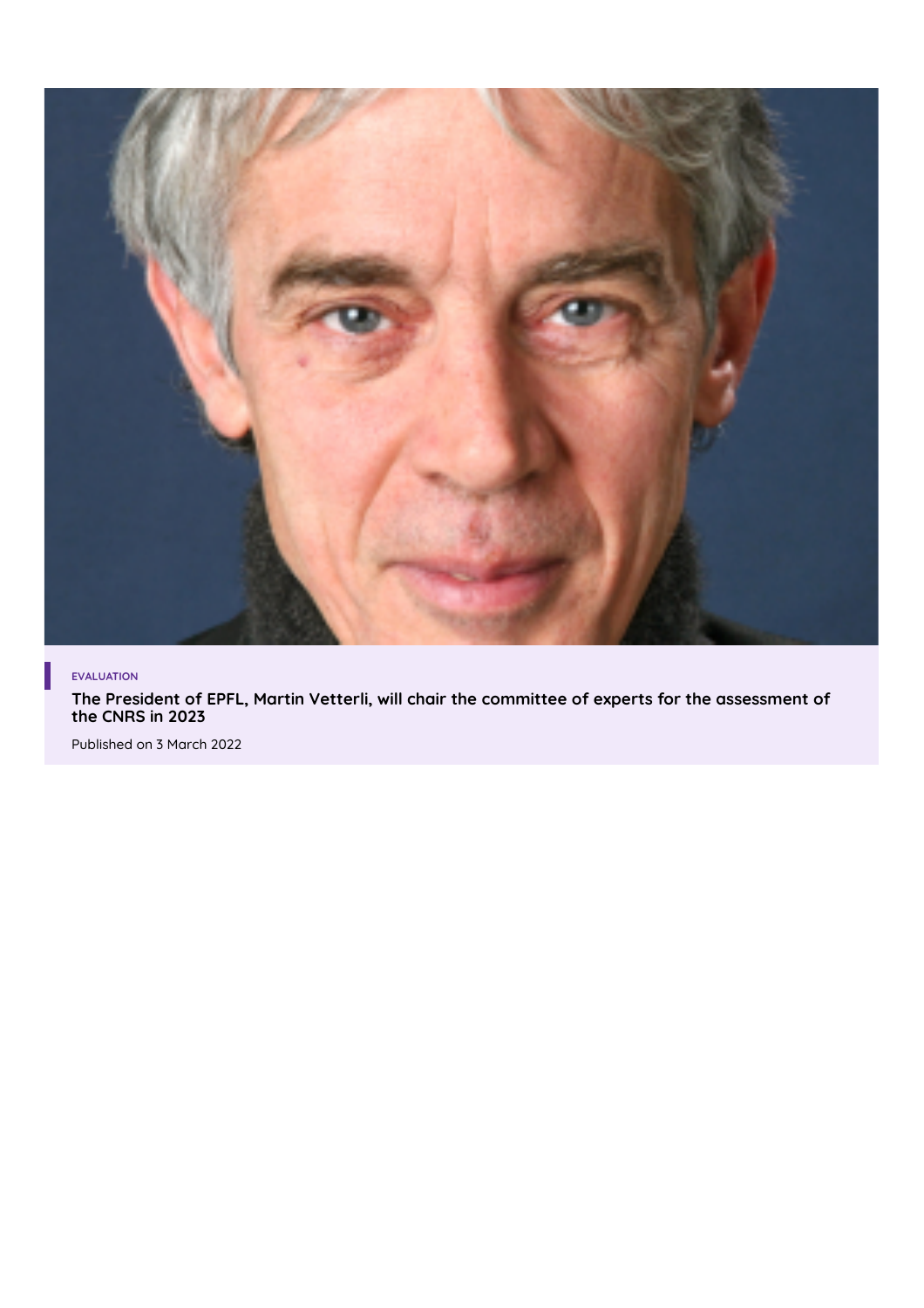

#### **RECRUITEMENT**

#### **Stéphane Le Bouler, new Hcéres [secretary](https://www.hceres.fr/en/dossiers-et-communiques/stephane-le-bouler-new-hceres-secretary-general) general**

Stéphane Le Bouler has been appointed as the new Secretary General of Hcéres, taking over from Nelly Dupin who held the position from 2016 to 2020. He takes up his duties as of 10 February 2021.

Published on 19 February 2021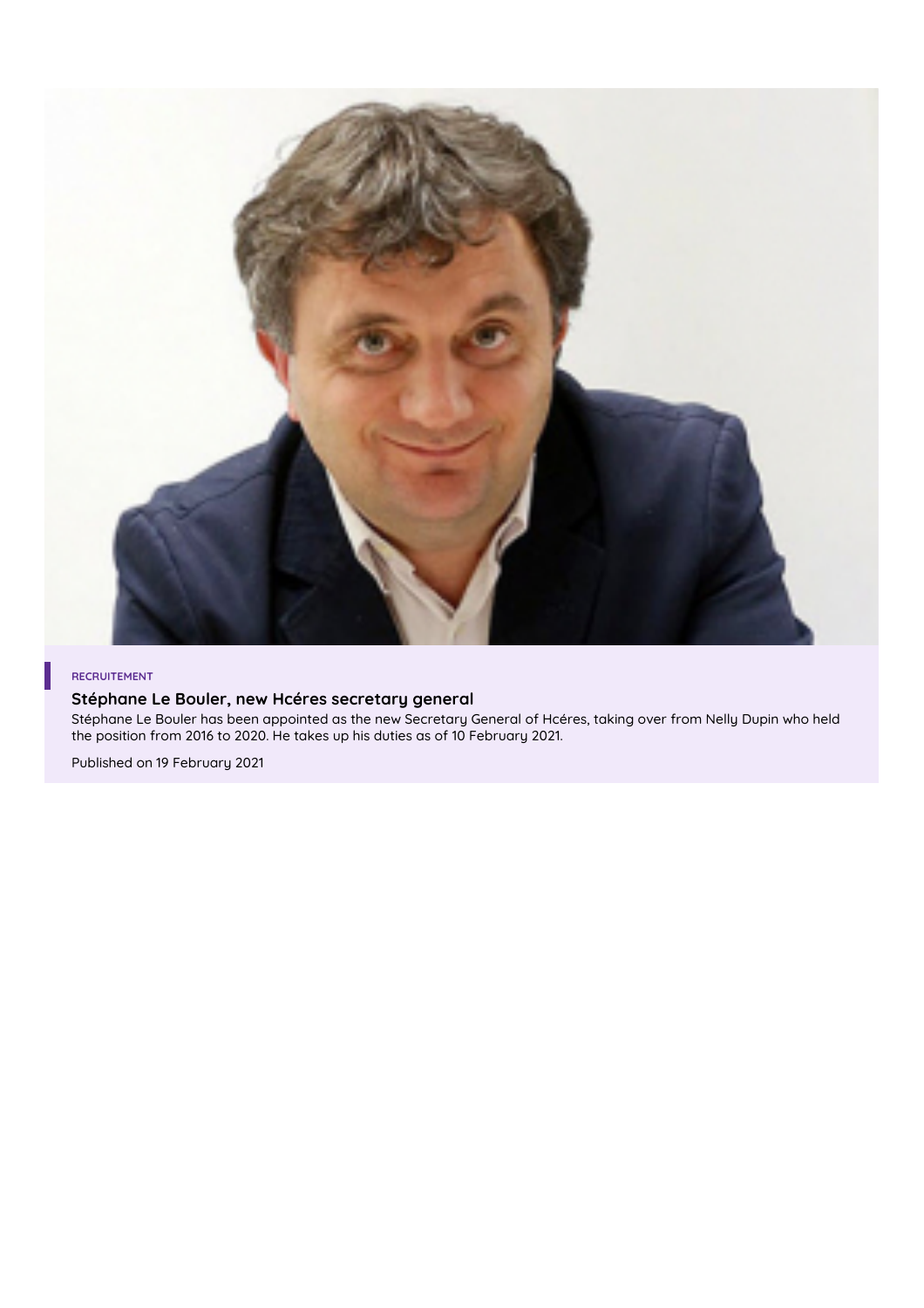

#### **EVALUATION**

#### **Hcéres publishes the CEA evaluation report**

On Friday 29 January, Hcéres published the evaluation report on the French Commission for Atomic and Alternative Energies (CEA). Produced by a panel of international experts, the analysis is accompanied by [recommendations](https://www.hceres.fr/en/dossiers-et-communiques/hceres-publishes-cea-evaluation-report) and focuses on the institutional positioning and strategy of the CEA, its governance and its various activities.

Published on 29 January 2021

**WEB TV**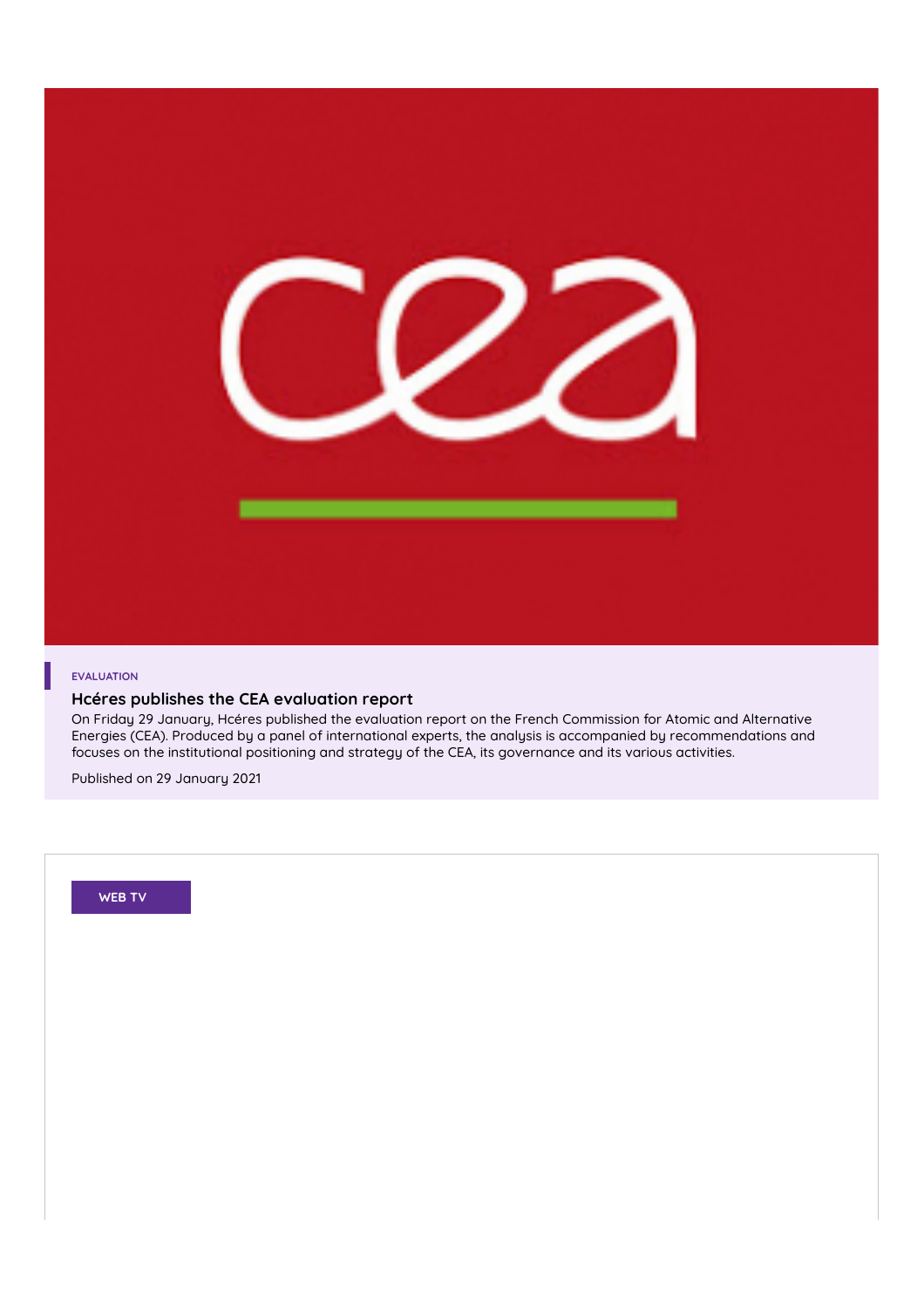

Find all videos of [Hcéres](https://www.hceres.fr/fr/web_tv)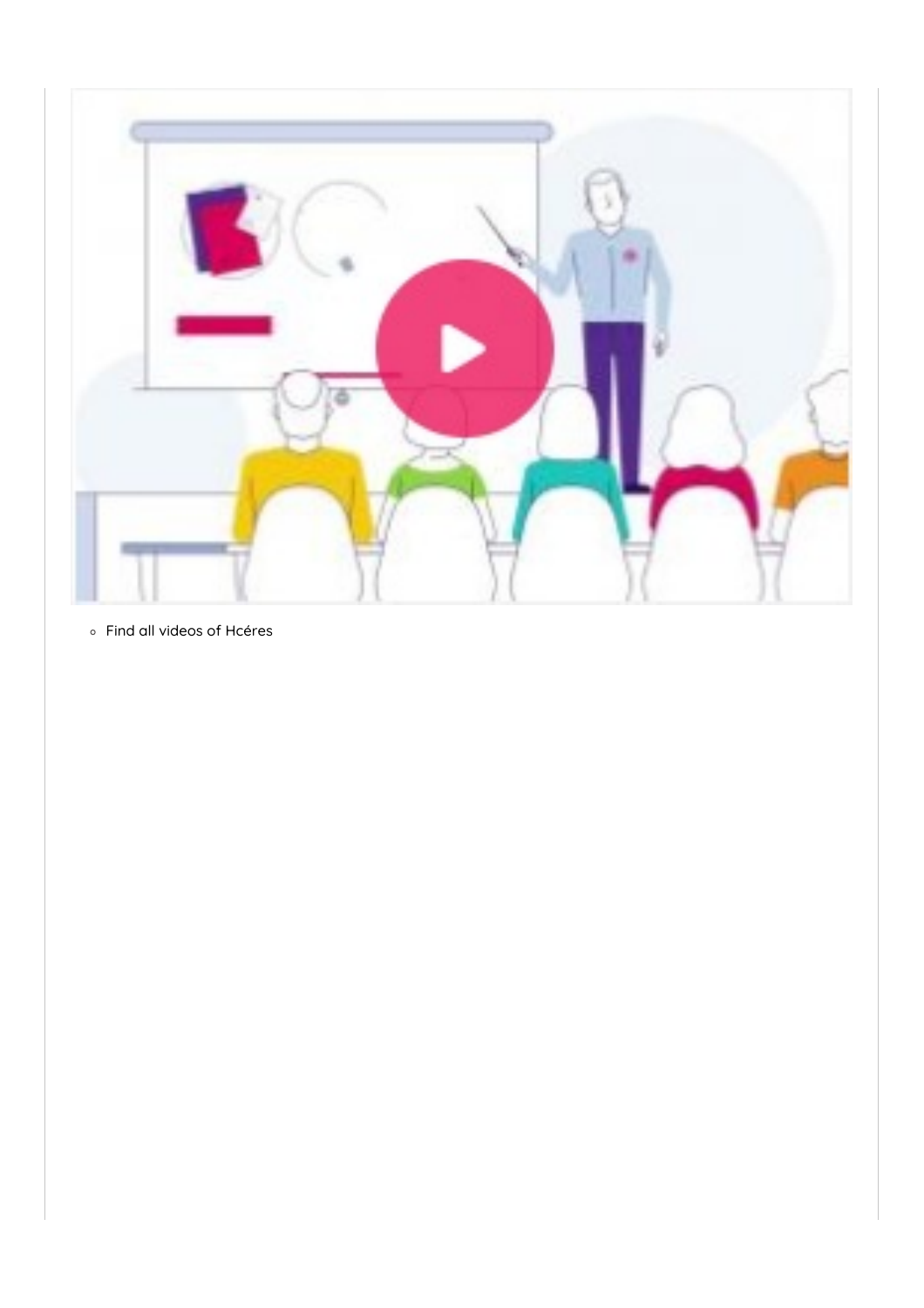#### **INFOGRAPHICS**



### **HCÉRES TWITTER**



agences d'évaluation, E...

Show more [\(https://twitter.com/Hceres\\_/status/1542507989038297090\)](https://twitter.com/Hceres_/status/1542507989038297090)